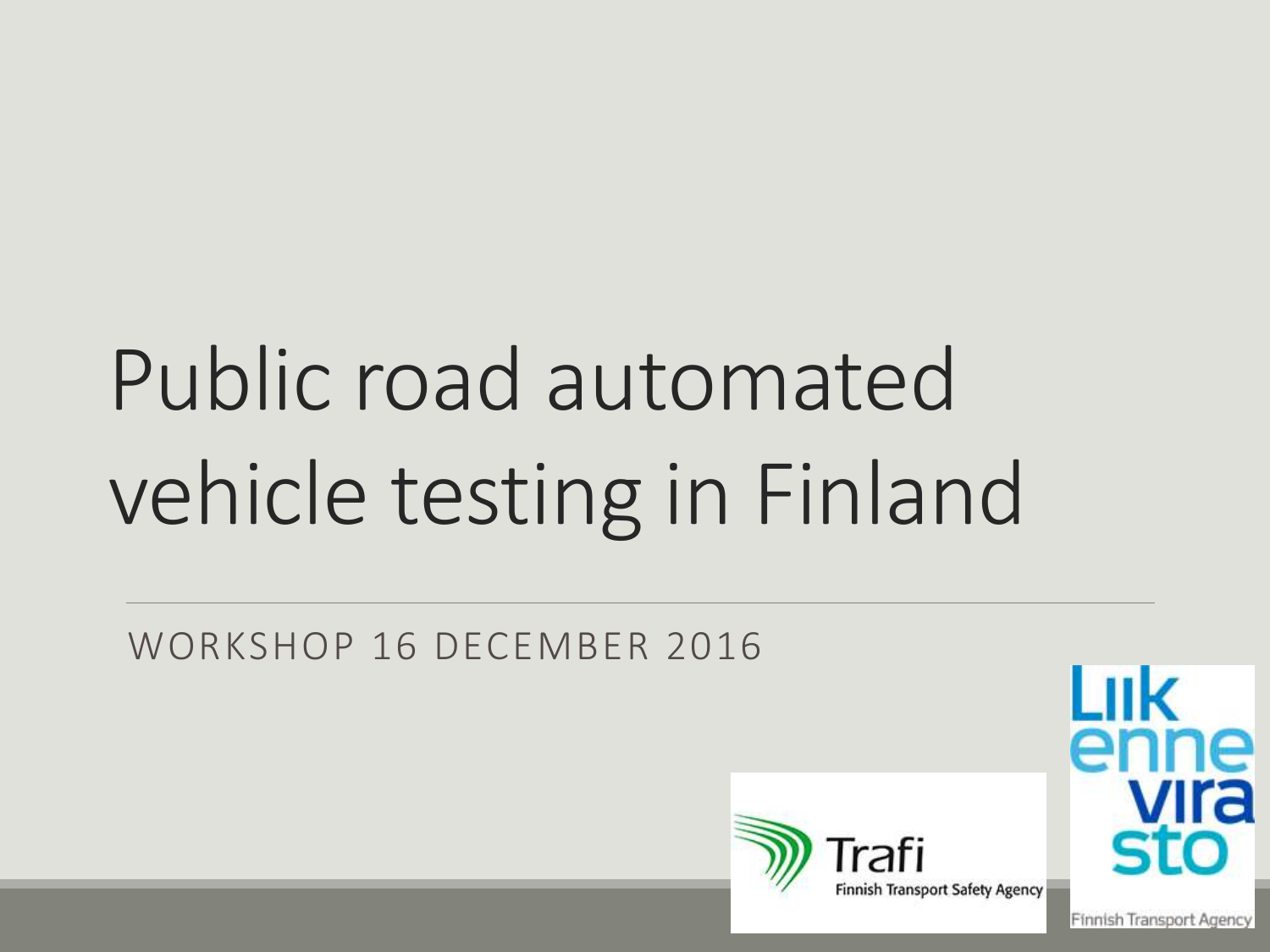# National strategy for transport automation

- All modes of transport
	- Air
	- Maritime
	- Rail
	- Road
- Robots on land, in water and in the air Promoting intelligent automation in transport services; Publications of the Ministry of Transport and Communications 7/2015
	- "If it works in Finland, it will work anywhere!"
	- Simpler, smarter regulation in focus
- A governmental resolution on robotisation in May 2016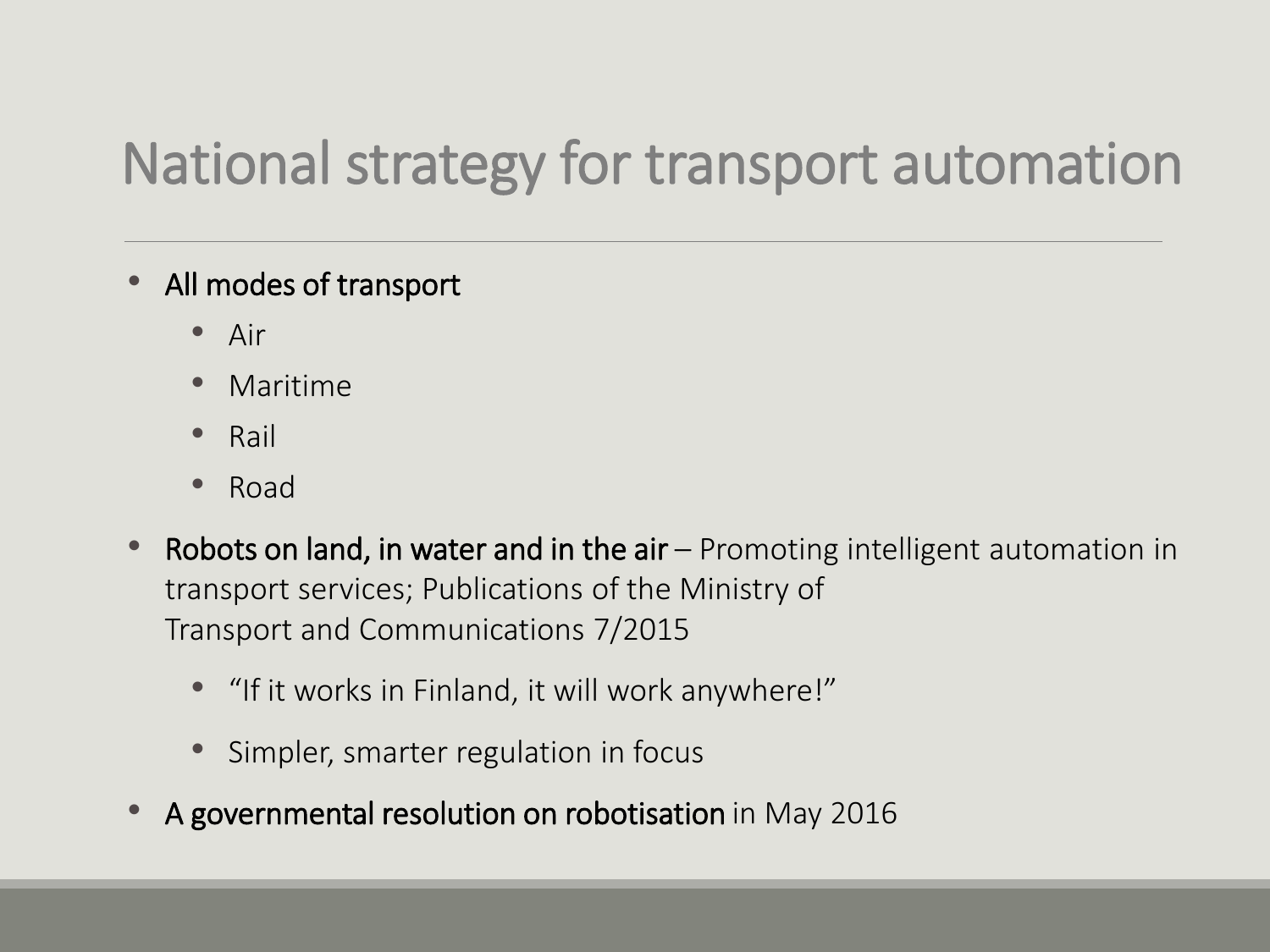# National strategy for road vehicle automation

• Focus in road transport and actions required by public sector and in SAE levels 3-4-5

#### • **Action Plan 2016–2020**

- Infrastructure
- Road
- **Services**
- **Vehicle**
- Driver
- Published in April 2016 (available [online](http://www2.liikennevirasto.fi/julkaisut/pdf8/lts_2016-19eng_road_transport_web.pdf))

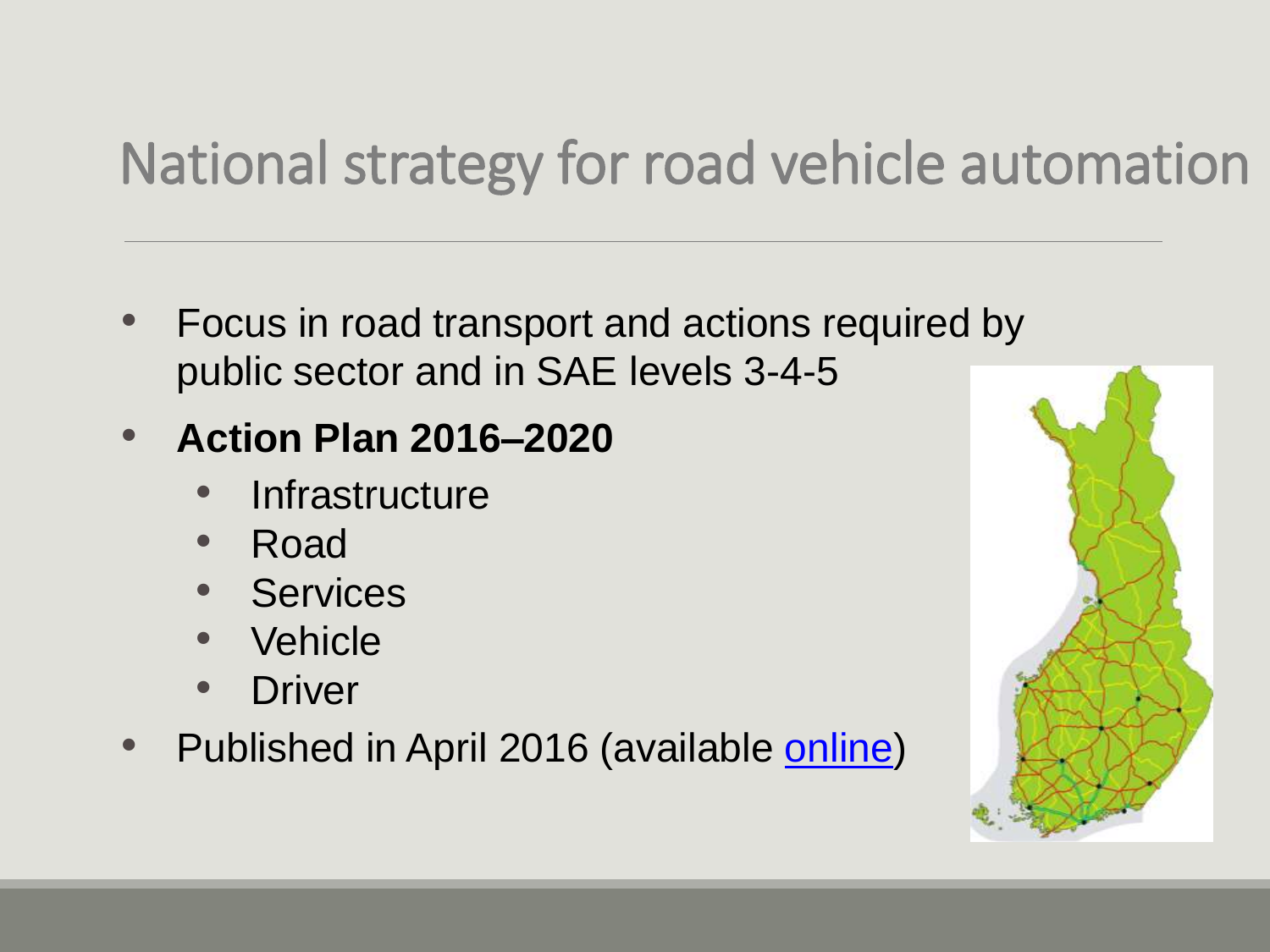#### Testing automated vehicles

- Testing of all automated vehicles (SAE levels 0– 5) is possible on public roads in Finland using a test plate certificate
- Vehicle under testing must have a driver either inside or outside the vehicle
- Focus on responsible behavior of the testing organization

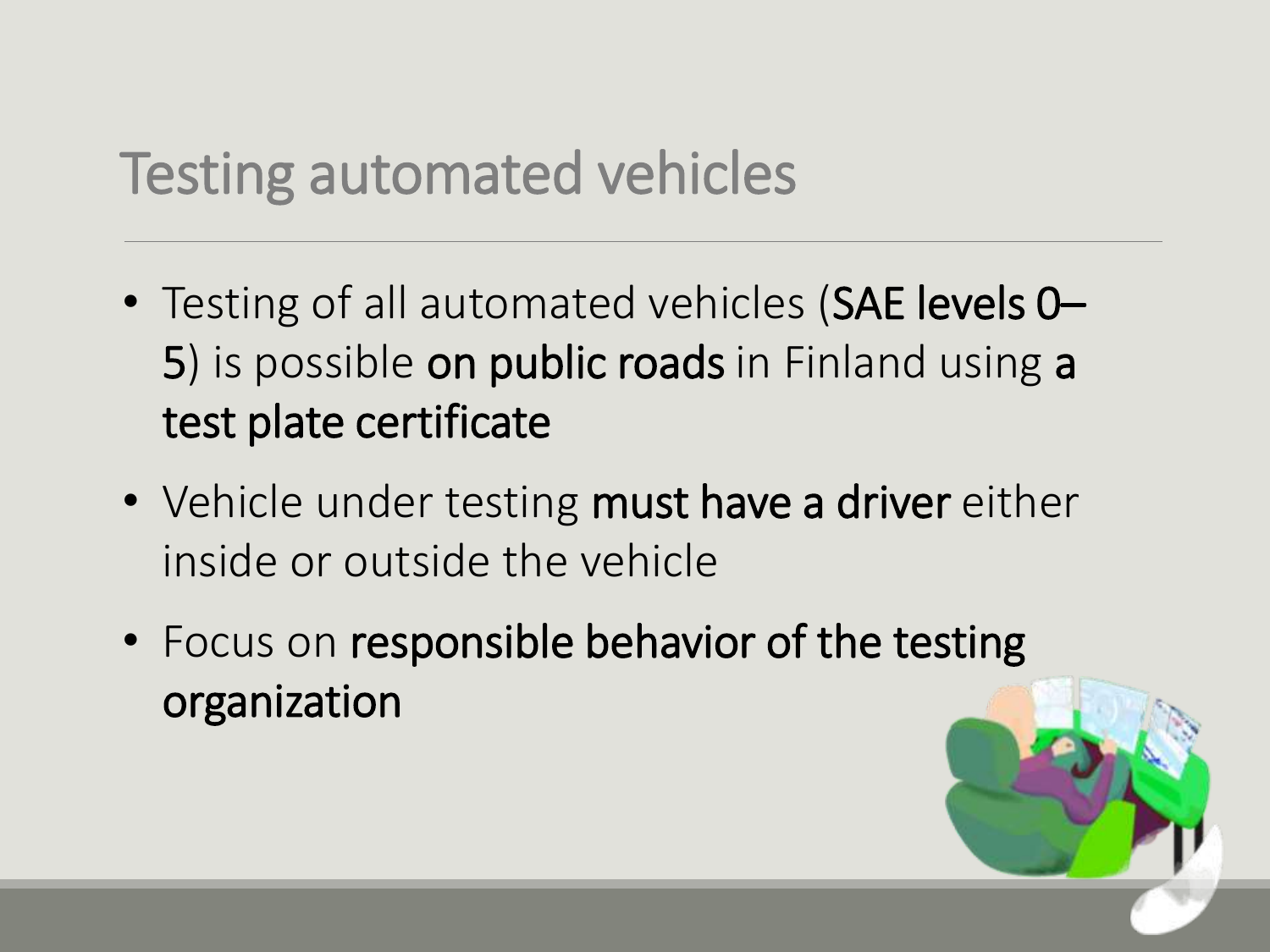### How? Test plate certificates

- Valid for one year at a time
- Eligible applicants: companies, agencies or other R&D organisations
- Entitles the bearer to drive test vehicles, to a limited extent and on a temporary basis, both in road traffic and off-road
- For testing in road traffic, Trafi will issue test plates

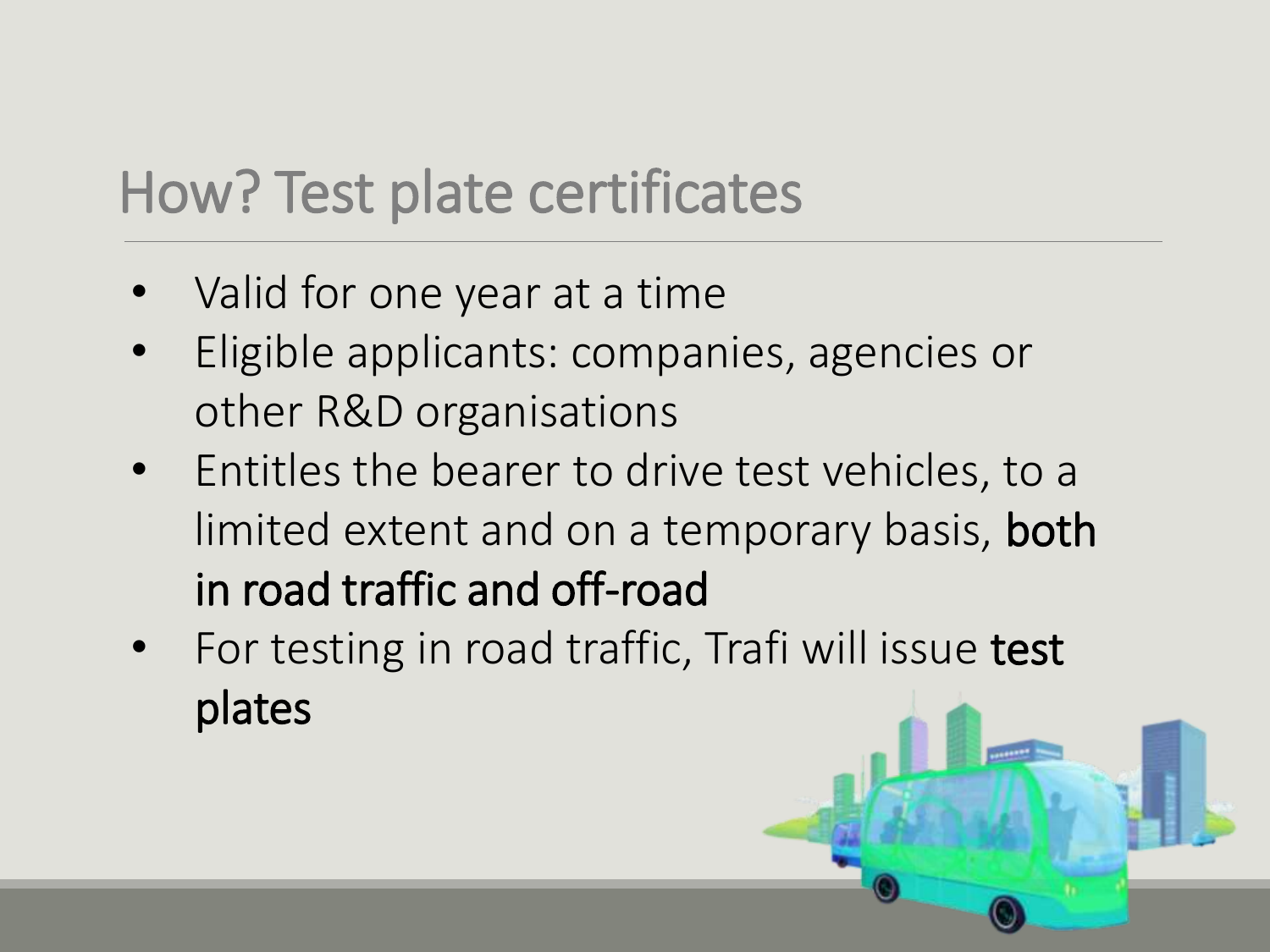### Requirements for test permits

- *Trade register extract* from the company's country of incorporation
- *Trial plan* including:
	- a general description of the trials
	- technical specifications of the test vehicles
	- information on the road area where the trials are intended to be conducted
	- proof of insurance cover for third party liability
	- description of how road safety will be ensured.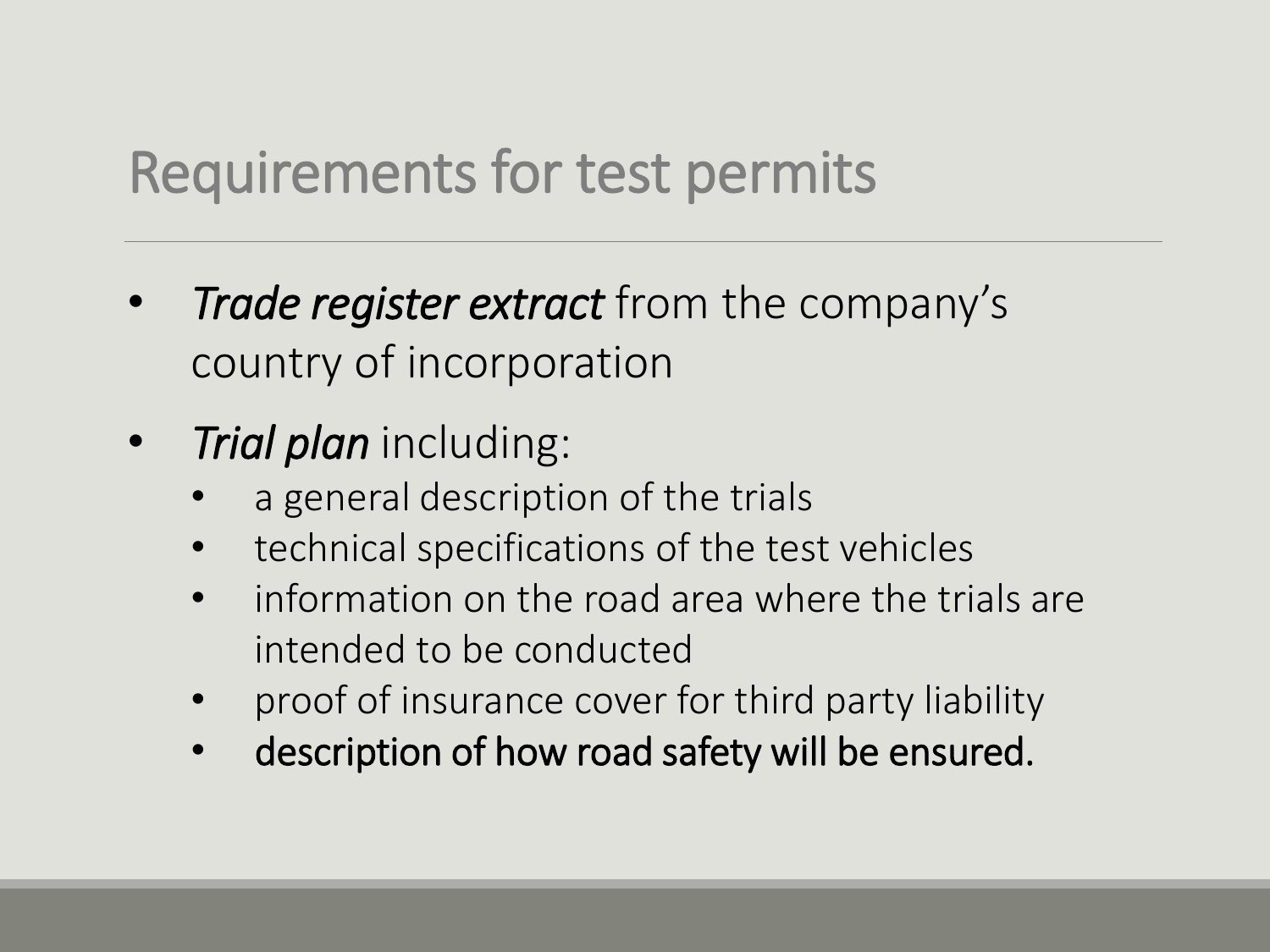#### Follow-up: reporting

- The test plate certificate holder must *submit a report* to Trafi on the trial results.
- The report should describe:
	- how the trial plan was implemented
	- what kind of *deviations* from the plan were encountered.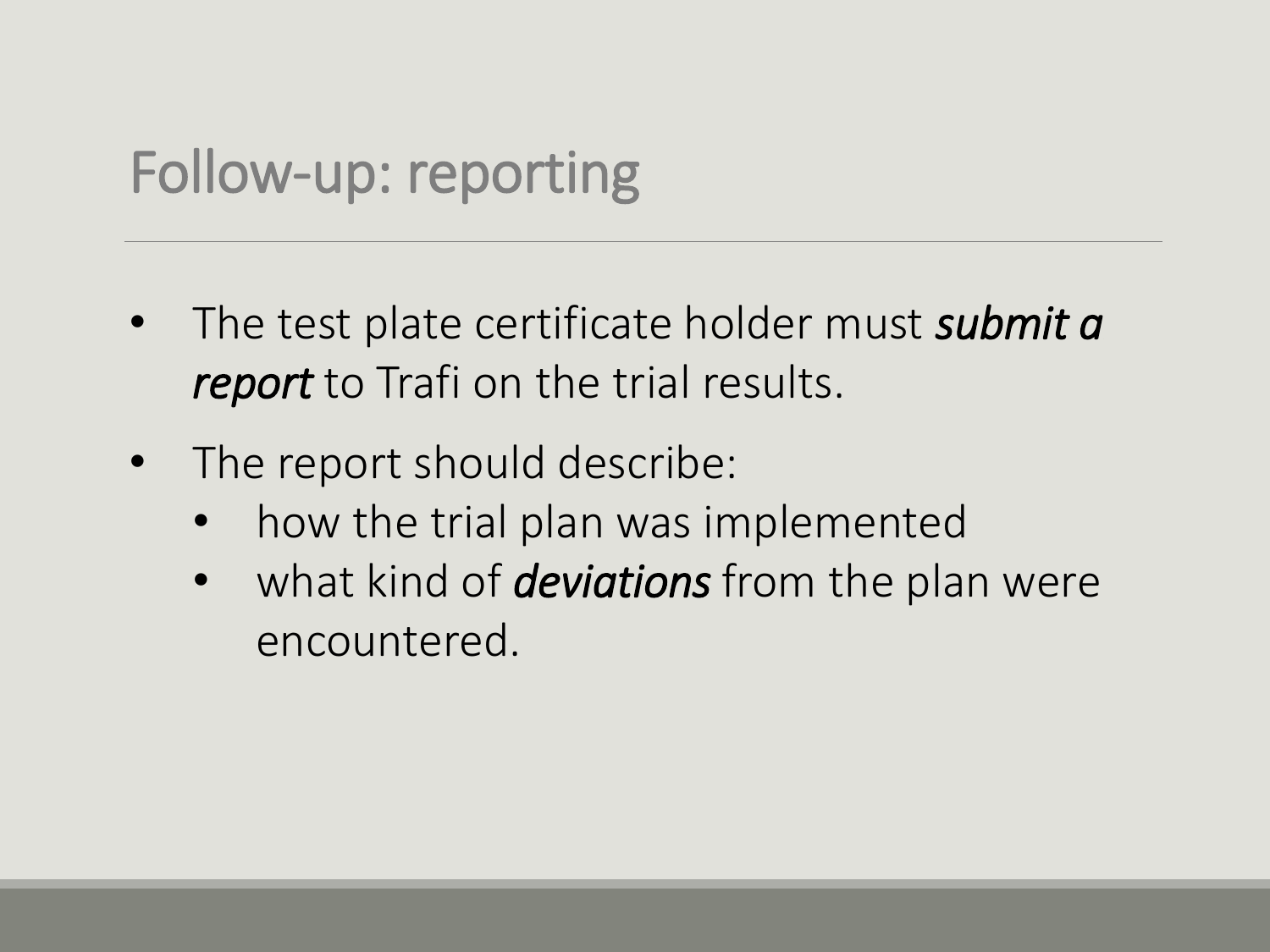# National AV activities in Finland

- **1. Extreme weather testing in Northern Finland**
	- Aurora: public test section for AVs on highway E8

#### **2. Urban testing facilities**

- Tampere & Tuusula
- Developing testing tools & requirements for AVs

#### **3. SOHJOA automated electric buses**

- Helsinki, Espoo, Tampere
- Automated last-mile solutions & innovation platform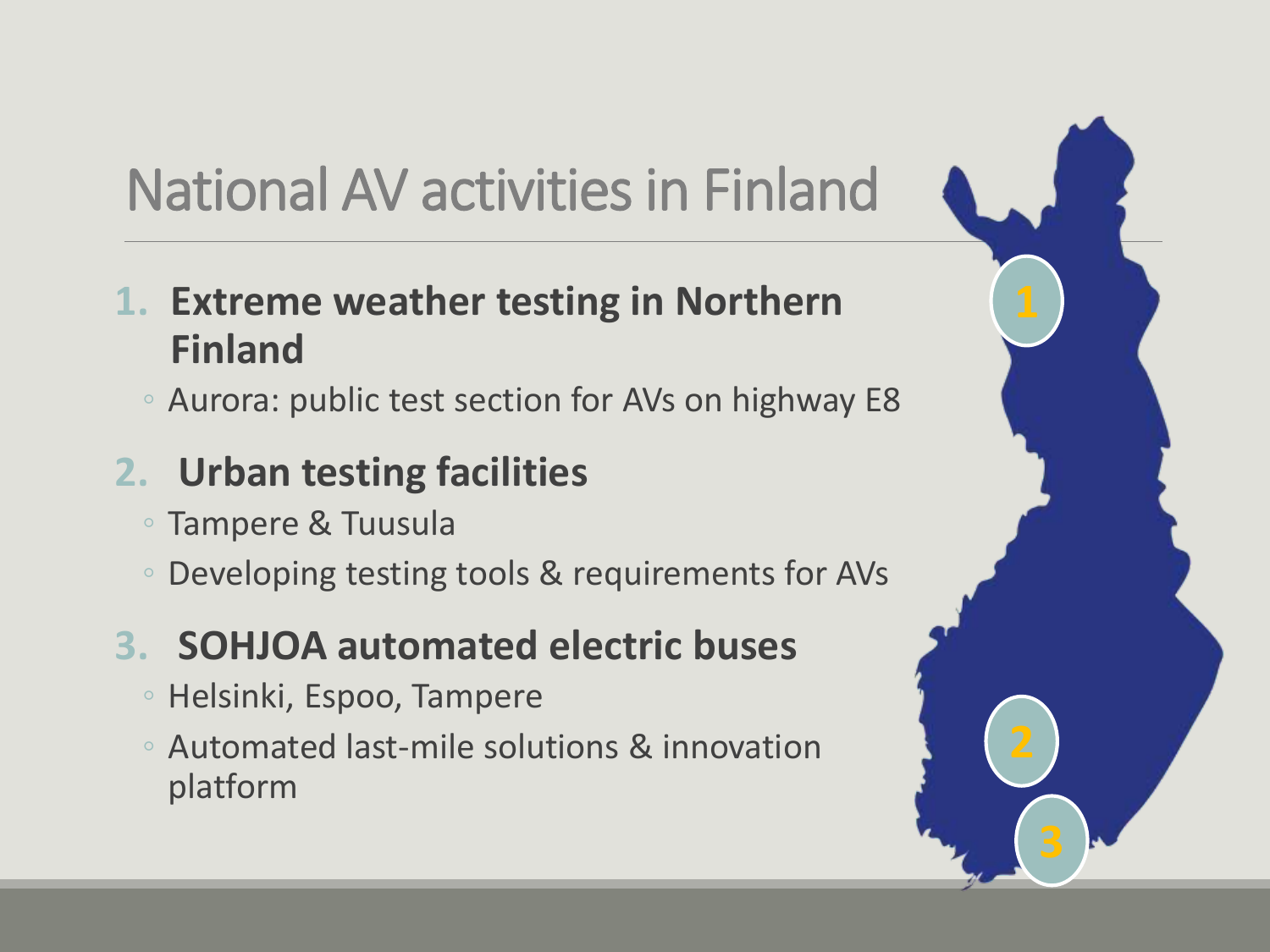# Aurora Arctic Challenge 2017-2018

- •Road vehicle automation and intelligent infrastructure solutions and their performance and impacts in arctic conditions
	- The technical performance of solutions is to be verified with field trials using automated vehicles in the Aurora corridor.
- •Funding: ~€1-2M
- •January 2017: publishing of procurement notice
- •Result by end of December 2018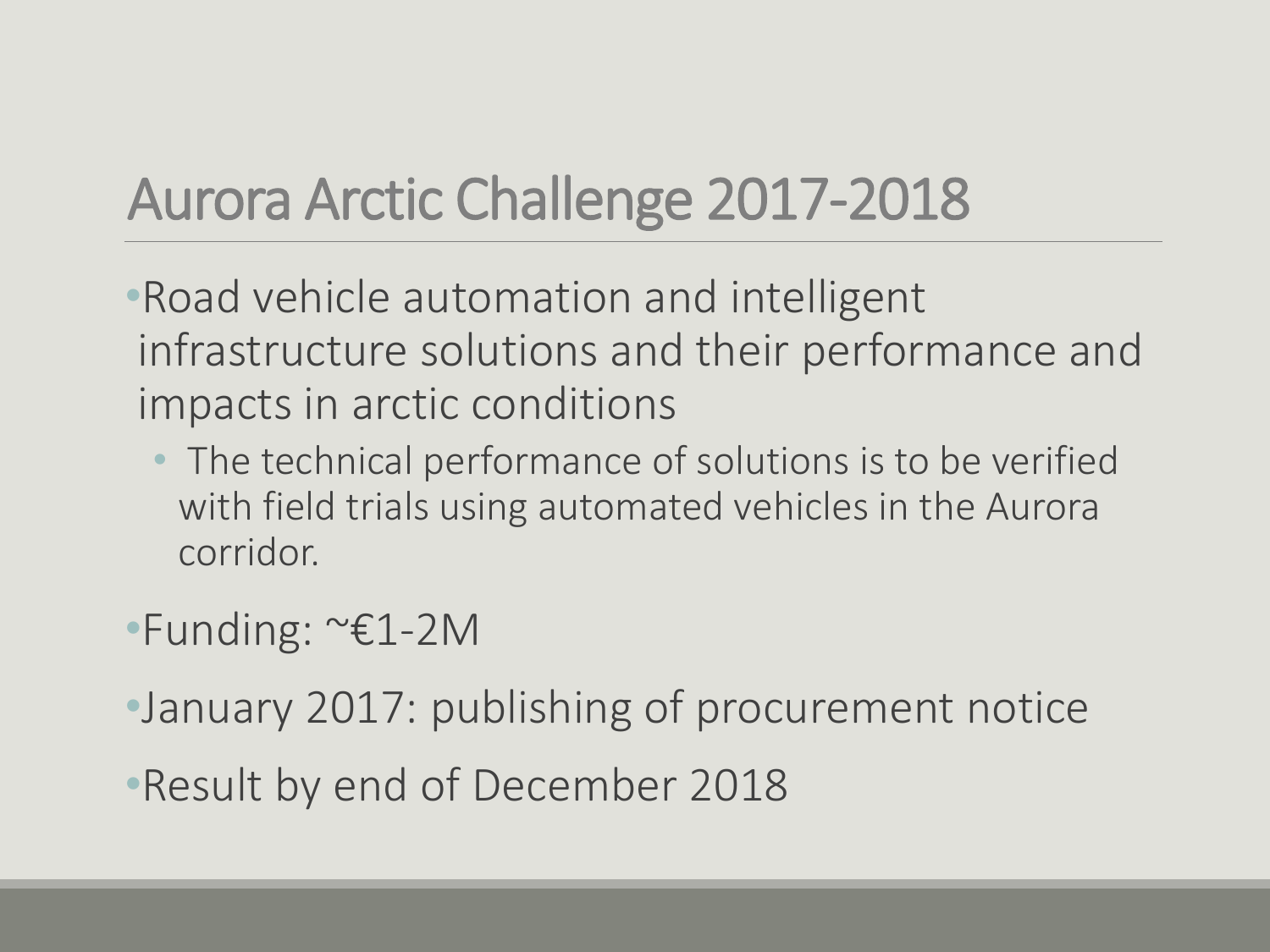### SOHJOA automated electric buses

- 2 EasyMile buses (SAE Level 4)
- Public streets
- Traffic lights, street markings
- Signs indicating AV testing

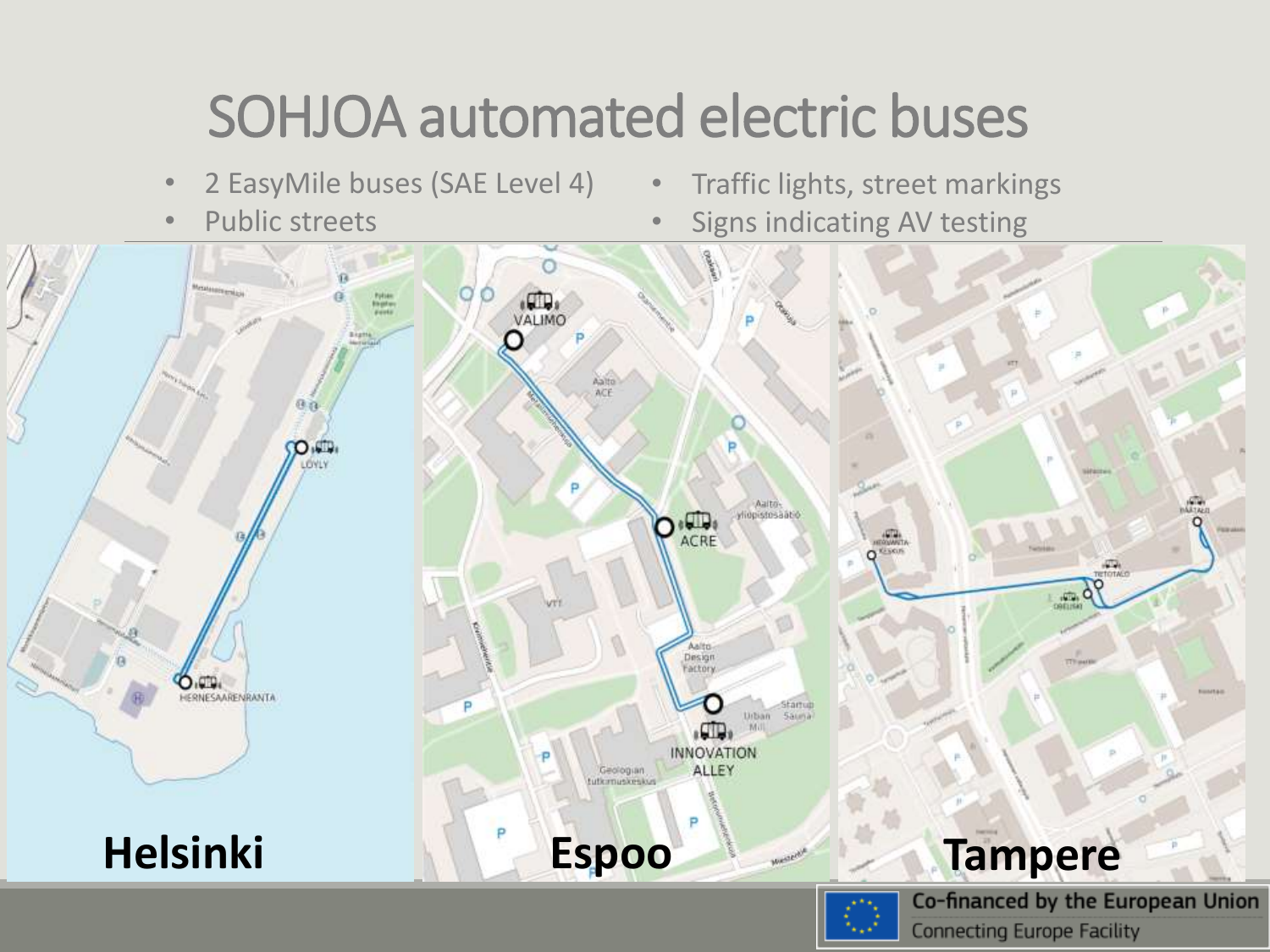# Challenges & lessons learned

- •Close and interactive cooperation between authorities and stakeholders carrying out the testing is crucial already in the planning phase.
	- In urban settings, city transport planners should be involved as early as possible.
	- Including police officials in the discussions from the start
- •Real urban environments are always more complicated to test in than expected.
	- Illegal parking issues, lots of pedestrians and cyclists
- •For automated electric buses, conditions are still a limiting factor.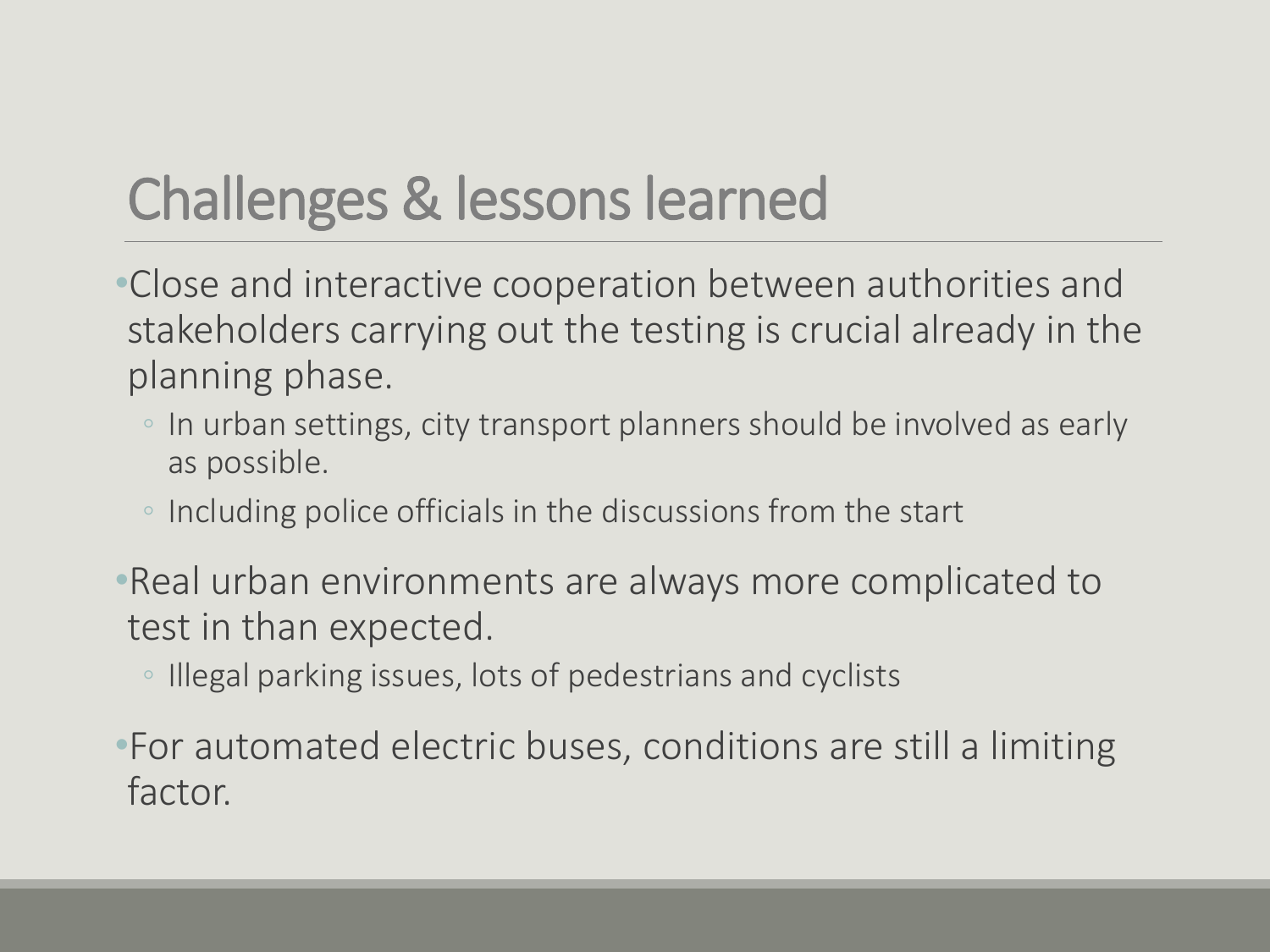#### Next: cross-border testing & mutual recognition of approvals